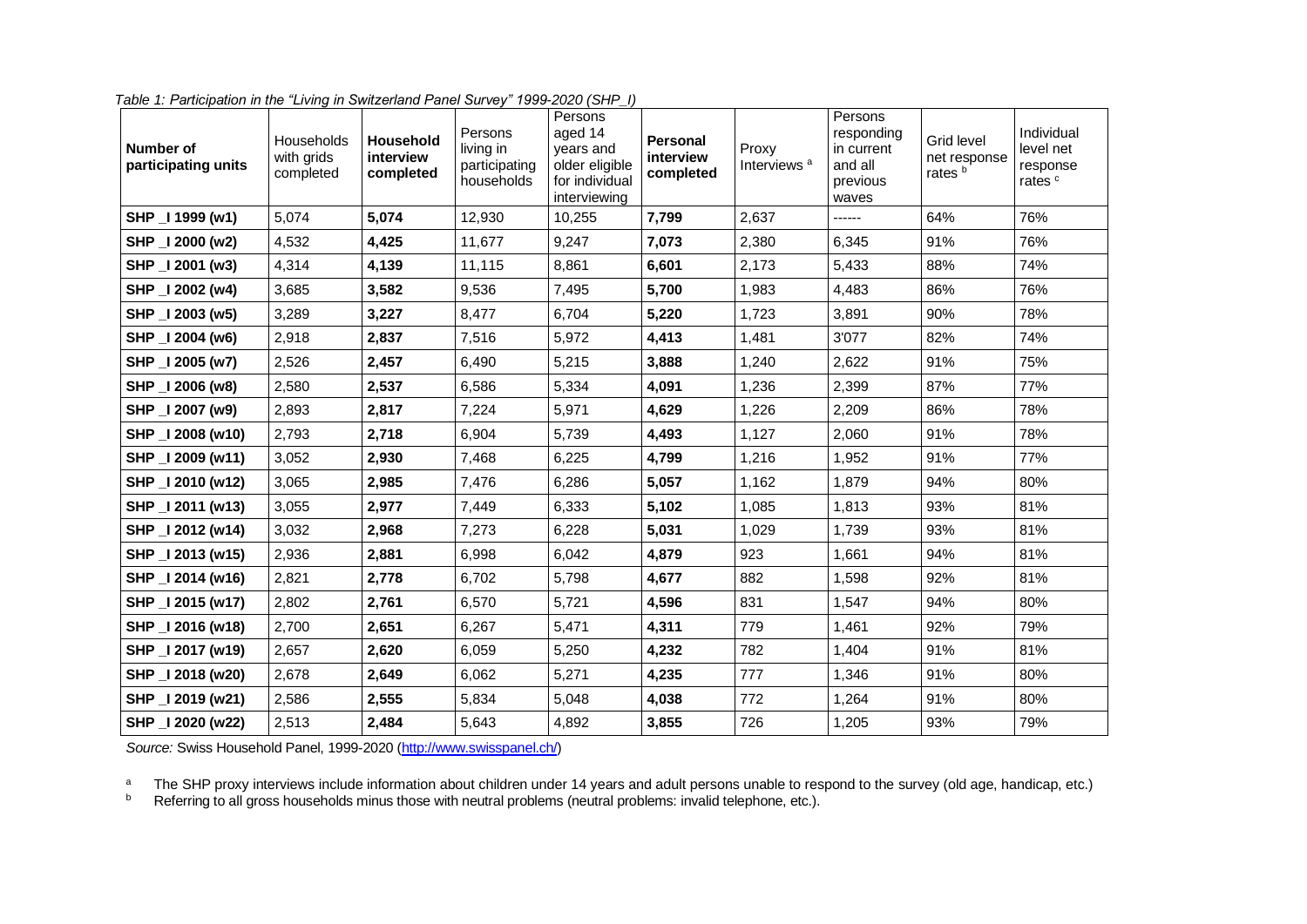$\textdegree$  Referring to all household members aged 14 and older who are not included as a proxy. *Note: SHP\_I denotes the original households recruited in 1999.*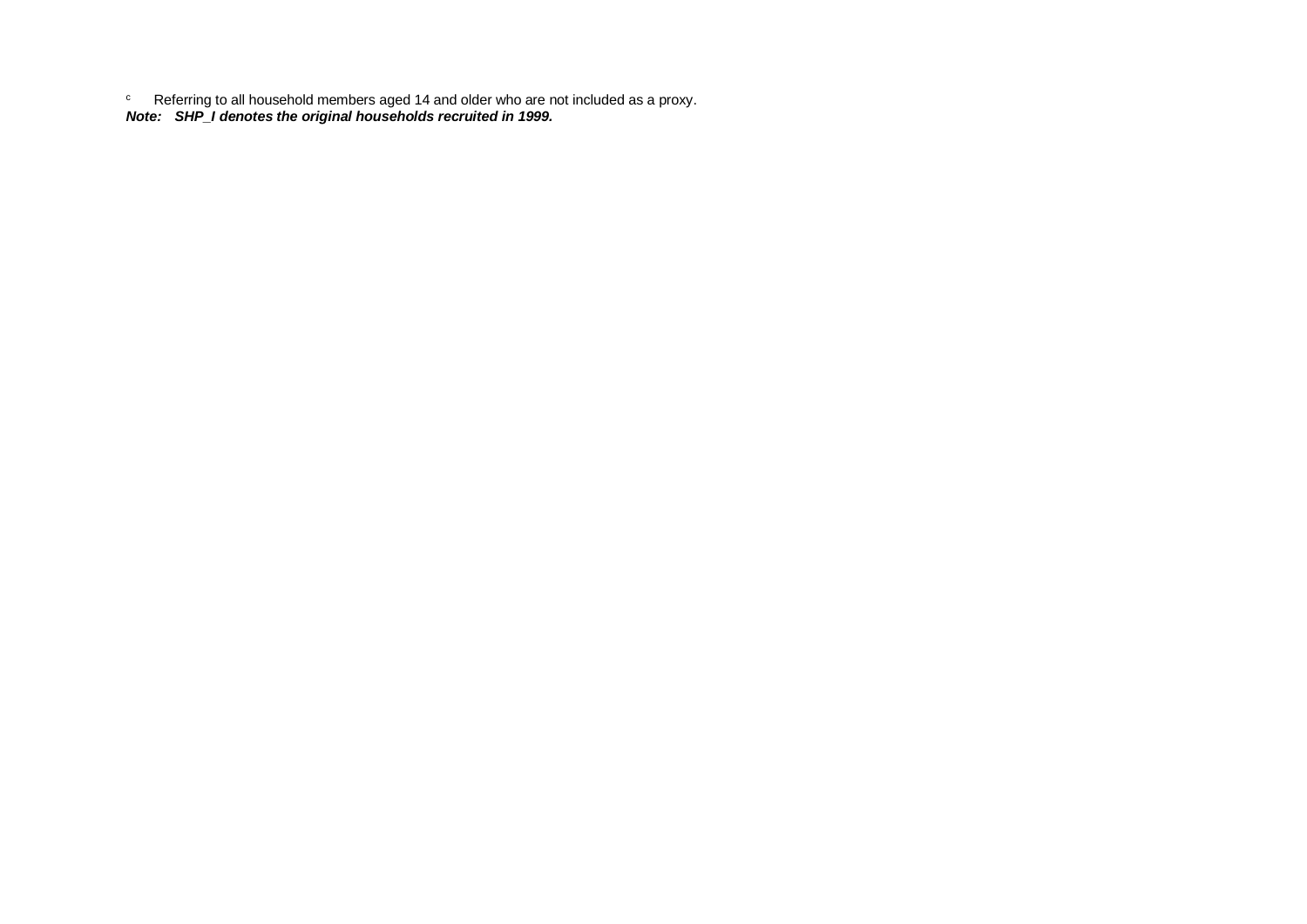|  |  | Table 2: Participation in the "Living in Switzerland Panel Survey" 2004-2020 (SHP_II) |  |
|--|--|---------------------------------------------------------------------------------------|--|
|  |  |                                                                                       |  |

| Number of<br>participating units | Households<br>with grids<br>completed | Household<br>interview<br>completed | Persons<br>living in<br>participating<br>households | Persons<br>aged 14<br>years and<br>older eligible<br>for individual<br>interviewing | Personal<br>interview<br>completed | Proxy<br>Interviews <sup>a</sup> | Persons<br>responding<br>in current<br>and all<br>previous<br>waves | Grid level<br>net<br>response<br>rates <sup>b</sup> | Individual<br>level net<br>response<br>rates <sup>c</sup> |
|----------------------------------|---------------------------------------|-------------------------------------|-----------------------------------------------------|-------------------------------------------------------------------------------------|------------------------------------|----------------------------------|---------------------------------------------------------------------|-----------------------------------------------------|-----------------------------------------------------------|
| SHP_II 2004 (w1)                 | 2,703                                 | 2,537                               | 6,565                                               | 5,376                                                                               | 3,652                              | 1,115                            | ------                                                              | 65%                                                 | 68%                                                       |
| SHP_II 2005 (w2)                 | 1,907                                 | 1,798                               | 4,669                                               | 3,845                                                                               | 2,647                              | 770                              | 2,393                                                               | 81%                                                 | 69%                                                       |
| SHP_II 2006 (w3)                 | 1,753                                 | 1,683                               | 4,272                                               | 3,500                                                                               | 2,566                              | 743                              | 1,928                                                               | 77%                                                 | 73%                                                       |
| SHP_II 2007 (w4)                 | 1,547                                 | 1,493                               | 3,773                                               | 3,123                                                                               | 2,349                              | 637                              | 1,600                                                               | 84%                                                 | 75%                                                       |
| SHP_II 2008 (w5)                 | 1,662                                 | 1,545                               | 3,980                                               | 3,291                                                                               | 2,409                              | 645                              | 1,399                                                               | 81%                                                 | 73%                                                       |
| SHP_II 2009 (w6)                 | 1,539                                 | 1,475                               | 3,682                                               | 3,033                                                                               | 2,307                              | 622                              | 1,288                                                               | 91%                                                 | 76%                                                       |
| SHP_II 2010 (w7)                 | 1,608                                 | 1,556                               | 3,851                                               | 3,184                                                                               | 2,487                              | 653                              | 1,220                                                               | 88%                                                 | 78%                                                       |
| SHP_II 2011 (w8)                 | 1,560                                 | 1,519                               | 3,724                                               | 3,136                                                                               | 2,479                              | 570                              | 1,156                                                               | 90%                                                 | 79%                                                       |
| SHP_II 2012 (w9)                 | 1,560                                 | 1,492                               | 3,692                                               | 3,115                                                                               | 2,411                              | 564                              | 1,101                                                               | 89%                                                 | 77%                                                       |
| SHP_II 2013 (w10)                | 1,530                                 | 1,487                               | 3,572                                               | 3,020                                                                               | 2,324                              | 543                              | 1.038                                                               | 92%                                                 | 77%                                                       |
| SHP_II 2014 (w11)                | 1,412                                 | 1,384                               | 3,324                                               | 2,808                                                                               | 2,147                              | 511                              | 956                                                                 | 89%                                                 | 77%                                                       |
| SHP_II 2015 (w12)                | 1,353                                 | 1,325                               | 3,149                                               | 2,659                                                                               | 2,072                              | 482                              | 899                                                                 | 88%                                                 | 78%                                                       |
| SHP_II 2016 (w13)                | 1,277                                 | 1,246                               | 2,905                                               | 2,465                                                                               | 1,909                              | 433                              | 837                                                                 | 87%                                                 | 78%                                                       |
| SHP_II 2017 (w14)                | 1,241                                 | 1,210                               | 2,812                                               | 2,380                                                                               | 1,836                              | 418                              | 781                                                                 | 86%                                                 | 77%                                                       |
| SHP_II 2018 (w15)                | 1,263                                 | 1,248                               | 2,866                                               | 2,419                                                                               | 1,886                              | 432                              | 747                                                                 | 88%                                                 | 78%                                                       |
| SHP_II 2019 (w16)                | 1,241                                 | 1,224                               | 2,792                                               | 2,360                                                                               | 1,794                              | 422                              | 697                                                                 | 88%                                                 | 76%                                                       |
| SHP_II 2020 (w17)                | 1,188                                 | 1,179                               | 2,645                                               | 2,244                                                                               | 1,739                              | 384                              | 648                                                                 | 91%                                                 | 77%                                                       |

*Source:* Swiss Household Panel, 2004-2020 [\(http://www.swisspanel.ch/\)](http://www.swisspanel.ch/)

<sup>a</sup> The SHP proxy interviews include information about children under 14 years and adult persons unable to respond to the survey (old age, handicap, etc.).

 $b$  Referring to all gross households minus those with neutral problems (neutral problems: invalid telephone, etc.).

 $\textdegree$  Referring to all household members aged 14 and older who are not included as a proxy.

*Note: SHP\_II stands for the newly recruited SHP households in 2004.*